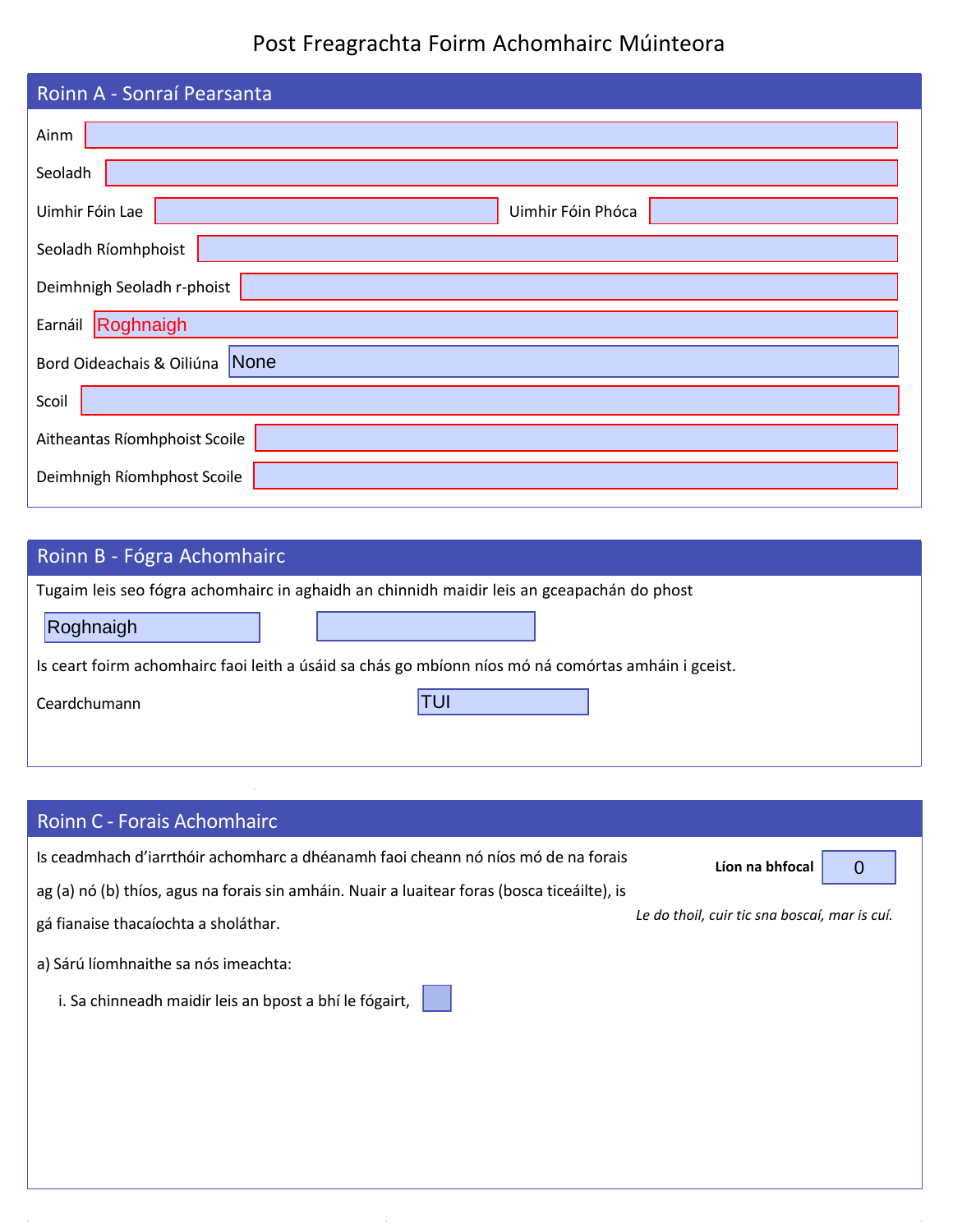| ii. I bhfógairt an fholúntais,                                                                                                                                                            |
|-------------------------------------------------------------------------------------------------------------------------------------------------------------------------------------------|
|                                                                                                                                                                                           |
| iii. Sa phróiseas agallaimh,                                                                                                                                                              |
|                                                                                                                                                                                           |
|                                                                                                                                                                                           |
| iv. Sa cheapachán don phost,                                                                                                                                                              |
|                                                                                                                                                                                           |
|                                                                                                                                                                                           |
| De réir chiorcláin ábhartha na Roinne Oideachais agus Scileanna.                                                                                                                          |
| b) Neamhréir líomhnaithe agus/nó easpa cothroime i gcur i bhfeidhm na gcritéar maidir le roghnú don phost. Is gá an<br>critéar/na critéir de réir Chiorclán 42/2010 a aithint go soiléir. |
| i. Critéar 1: Sinsearacht                                                                                                                                                                 |
|                                                                                                                                                                                           |
|                                                                                                                                                                                           |
|                                                                                                                                                                                           |